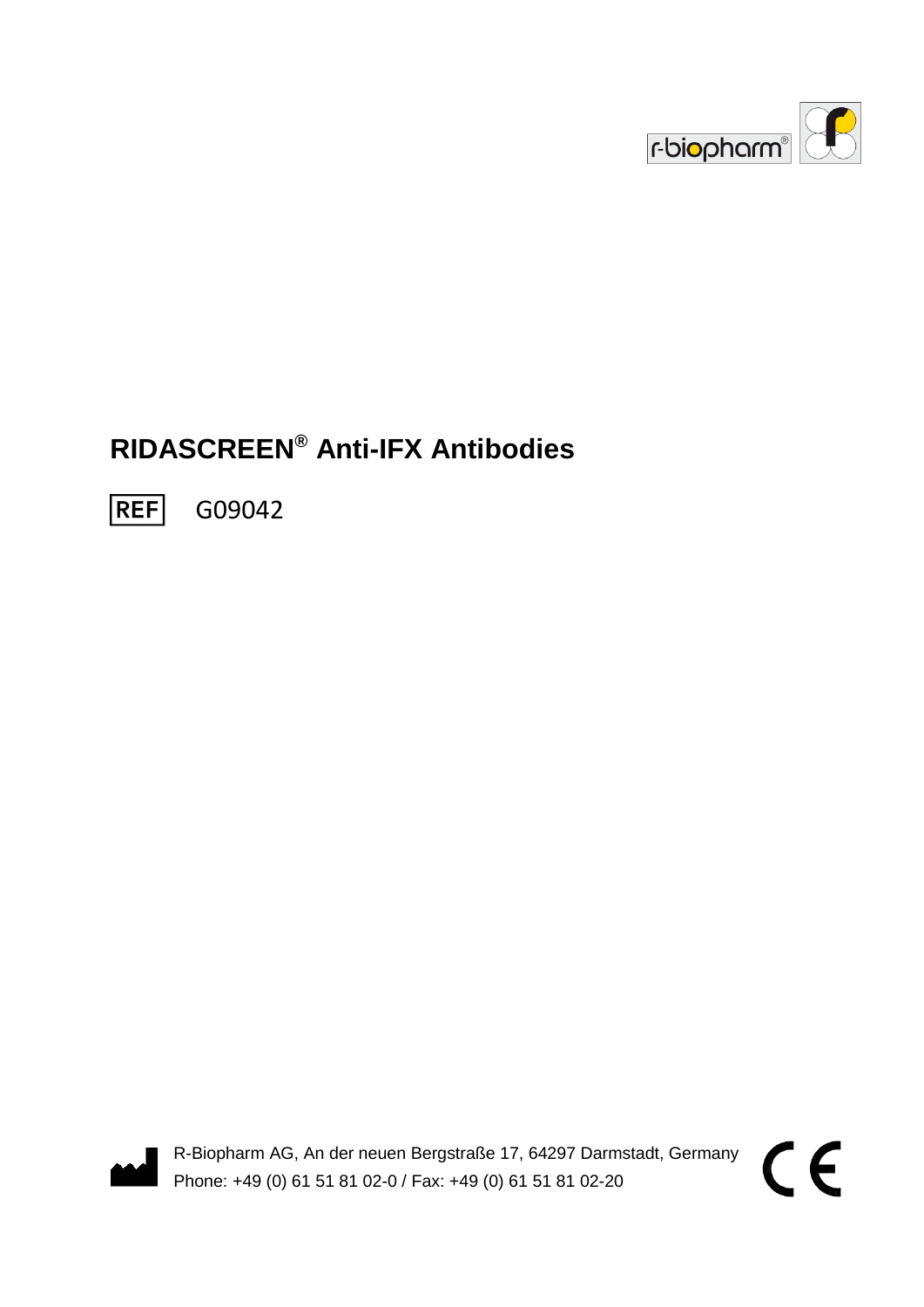#### **1. Intended use**

For *in-vitro* diagnostic use. The RIDASCREEN® Anti-IFX Antibodies is an enzyme linked immunoassay intended for the quantitative determination of antibodies to infliximab (ATI) in human serum and plasma.

#### **2. Summary and explanation of the test**

#### **Therapeutic Drug Monitoring**

Infliximab (IFX) is a chimeric therapeutic monoclonal antibody that targets the proinflammatory cytokine TNF-alpha. The introduction of infliximab has revolutionized the treatment of chronic inflammatory diseases like inflammatory bowel disease (IBD), rheumatoid arthritis (RA) and spondyloarthritis. It has been shown that infliximab can induce deep remission and improve the patient's quality of life  $^{[1]}$ . Some patients do not respond to infliximab therapy upon induction (primary nonresponders), while others lose response over time (secondary non-responders). [2]

#### **Immunogenicity**

Secondary loss of drug efficacy often occurs because of the immunogenic characteristics of the drug leading to the development of antibodies to infliximab  $(ATI)$ . [3,4] ATI can develop in any patient undergoing infliximab therapy and are primarily neutralizing the activity of infliximab through immunocomplex formation. In addition, these immunocomplexes are rapidly cleared from the system. Analytically, they are responsible for subtherapeutic infliximab concentrations. Therefore, in the case of very low trough concentrations of infliximab  $\left($  < 1  $\mu q/ml$ ), subsequent measurement of ATI may be helpful to determine the optimal treatment strategy.

#### **Diagnostic Value**

The diagnostic value of the RIDASCREEN® Anti-IFX Antibodies lies in its ability to stratify patients with subtherapeutic infliximab concentrations (< 1 µg/ml) into patients who need a dose increase and those who should be switched to another drug. Various studies have demonstrated that patients with low infliximab concentrations (< 1 µg/ml) and no or low ATI titers can benefit from an increase in infliximab dose. <sup>[5, 6]</sup> Importantly, the ATI titer in patients undergoing a dose increase must be monitored closely. Patients who have high ATI titers are preferably switched to a new drug, either from the same drug class or from another drug class.

**Note: RIDASCREEN® Anti-IFX Antibodies cannot detect ATI in the presence of high infliximab concentrations. It should only be used when < 1 µg/ml infliximab is quantified in the sample using RIDASCREEN® IFX Monitoring (G09041).**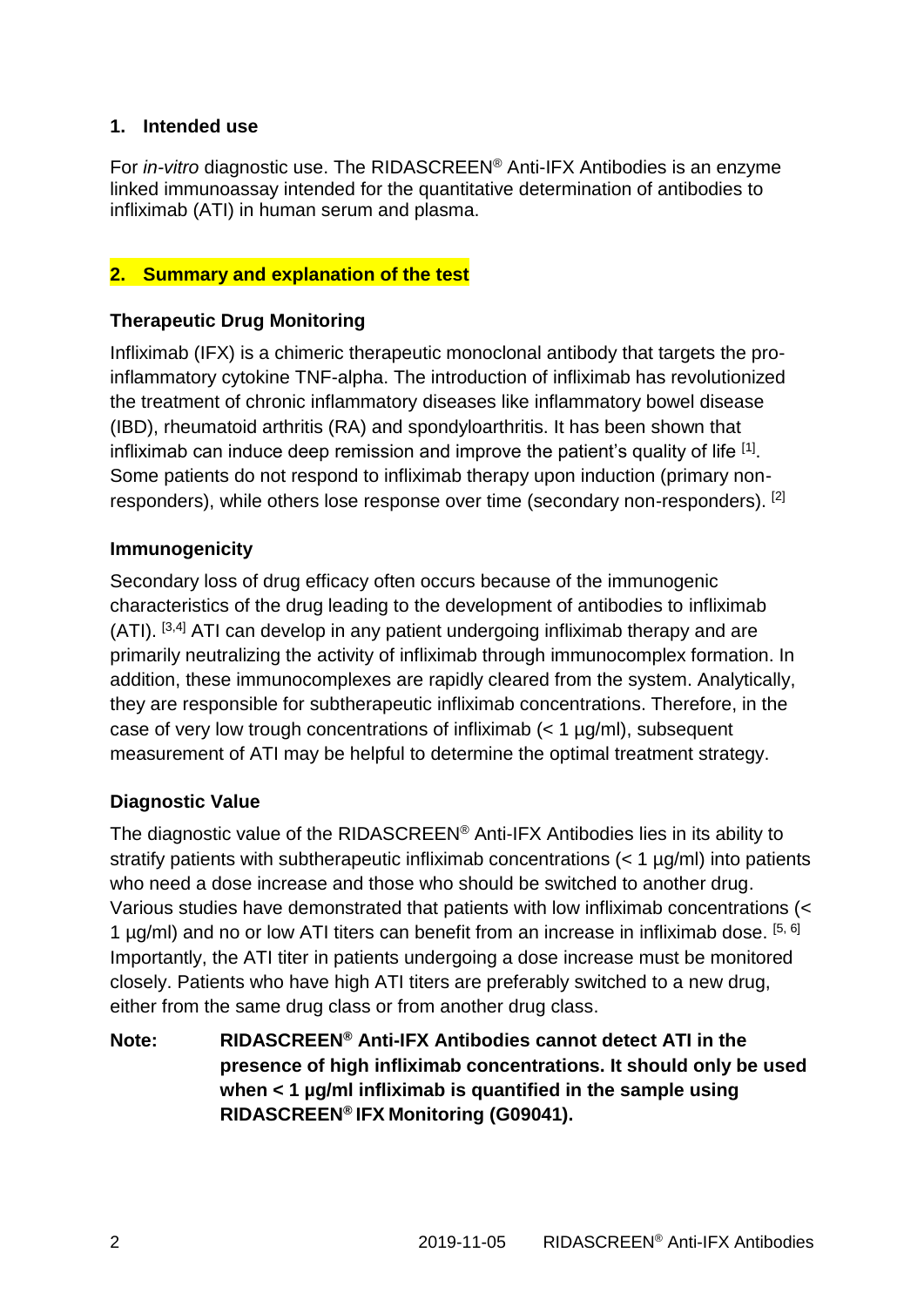## **3. Test principle**

In the RIDASCREEN® Anti-IFX Antibodies, a highly specific monoclonal antibody (MA-IFX10F9), which was isolated and characterized at the University of Leuven (KU Leuven), is used in a bridging ELISA setup.<sup>[7]</sup> This antibody binds specifically to infliximab.

Infliximab molecules are applied to the surface of the well in the microwell plate. A dilution of the patients' serum or plasma sample which is to be tested is pipetted into the well of the microwell plate and incubated. During this incubation step anti-IFX antibodies bind specifically to the infliximab on the solid phase. After a washing step that removes the unbound serum proteins, the strips are incubated with biotin conjugated infliximab, binding directly to the antigen-antibody complex. After removal of the unbound biotin conjugate, the strips are incubated with peroxidase conjugated streptavidin. After addition of the substrate, the attached enzyme changes the color of the previously colorless solution in the wells of the microwell plate to blue if the test is positive. Upon addition of the stop reagent, the color changes from blue to yellow. The absorbance is proportional to the concentration of ATI present in the sample.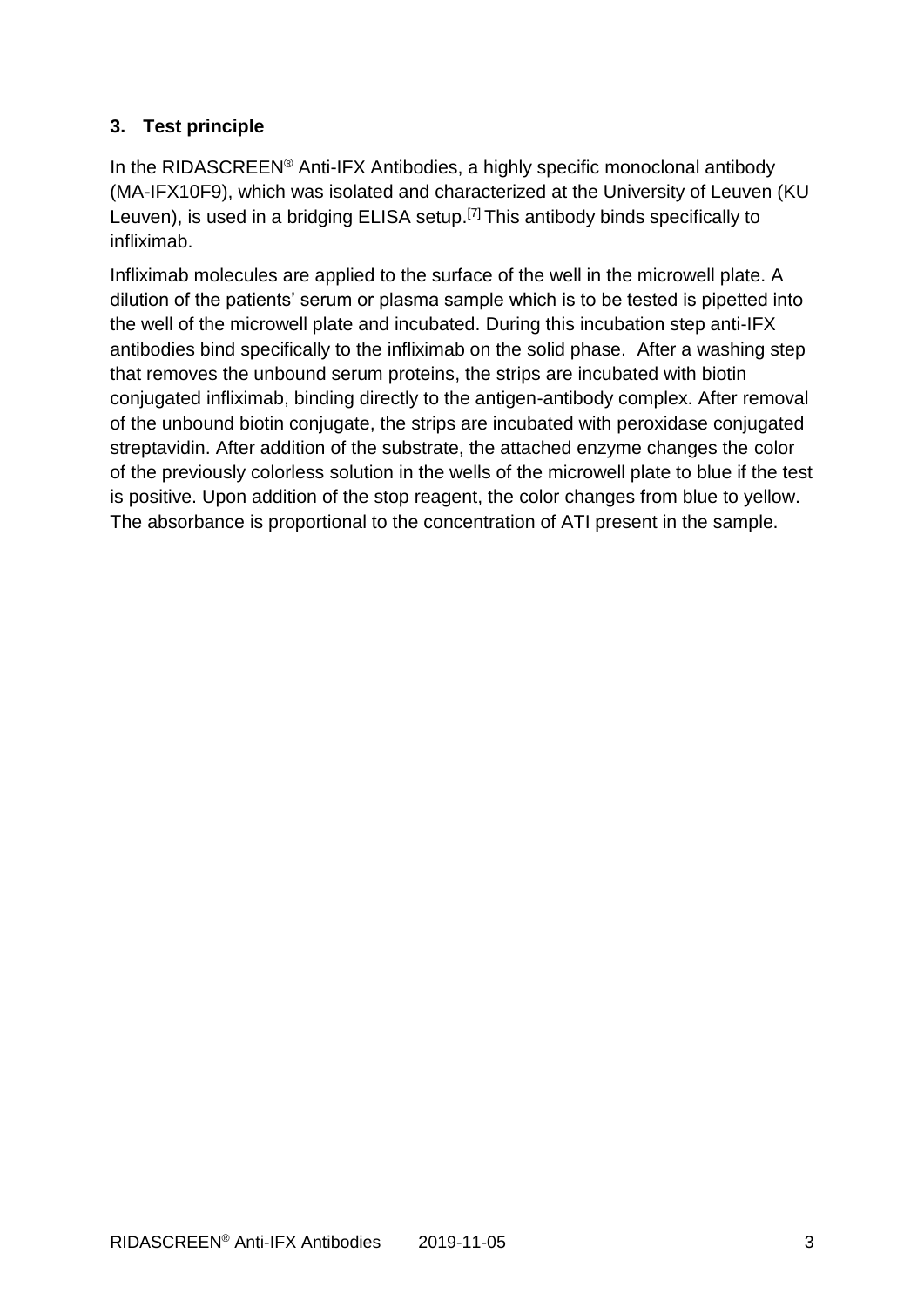#### **4. Reagents provided**

| Plate           | 96 det.         | Microtiter plate, 12 microwell strips (can be divided) in<br>the strip holder; coated with infliximab                                                              |
|-----------------|-----------------|--------------------------------------------------------------------------------------------------------------------------------------------------------------------|
| Standard   1-6  | $1.3$ ml        | 6 Standards; concentrations of the standards 1 to 6:<br>0 / 0.1 / 0.5 / 1 / 2.5 / 5 ng/ml anti-IFX MA-IFX10F9;<br>contains 0.09 % NaN <sub>3</sub> ; ready for use |
| Low Control $+$ | $1.3$ ml        | Low positive control for ATI; contains 0.375 ng/ml anti-<br>IFX MA-IFX10F9 and 0.09 % NaN <sub>3</sub> ; ready for use                                             |
| Controll $+$    | $1.3$ ml        | Positive control for ATI; contains 3 ng/ml anti-IFX<br>MA-IFX10F9 and 0.09 % NaN <sub>3</sub> ; ready for use                                                      |
| Diluent         | 100 ml          | Sample dilution buffer; contains 0.09 % NaN <sub>3</sub> ; ready for<br>use; colored orange                                                                        |
| Conjugate   1   | $12 \mathrm{m}$ | Conjugate 1; biotin conjugated infliximab; ready for use;<br>colored blue                                                                                          |
| Conjugate   2   | $12 \text{ ml}$ | Conjugate 2; peroxidase conjugated streptavidin; ready<br>for use; colored red                                                                                     |
| Substrate       | $12 \mathrm{m}$ | Substrate; Hydrogen peroxide / tetramethylbenzidine<br>(TMB); ready for use                                                                                        |
| Wash            | 50 ml           | Wash buffer (20-fold conc.); phosphate-buffered NaCl<br>solution; contains detergent and antimicrobial agents                                                      |
| Stop            | 6 ml            | Stop reagent; 0.5 M H <sub>2</sub> SO <sub>4</sub> ; ready for use                                                                                                 |
| 4 Plate covers  |                 |                                                                                                                                                                    |

One kit is sufficient for 96 determinations.

Information on hazardous substances complies with the labeling requirement. For further details, see the safety data sheets (SDSs) at [www.r-biopharm.com.](http://www.r-biopharm.com/)

## **5. Storage instructions**

All reagents must be stored at 2 - 8 °C and can be used until the expiry date printed on the label. Opened components (reagents, microwell strips) should be stored at 2 - 8 °C until next use and can be held for 6 months. The diluted wash buffer can be used for one month when stored at 2 - 8 °C. Microbial contamination must be prevented. After the expiry date, the quality guarantee is no longer valid. The aluminum bag containing the microwell strips must be opened in such a way that the clip seal is not torn off. Any microwell strips which are not required must immediately be returned to the aluminum bag and stored at 2 - 8 °C. The colorless substrate must also be protected from direct light to prevent it from decomposing or turning blue due to auto-oxidation. Once the substrate has turned blue, it must not be used.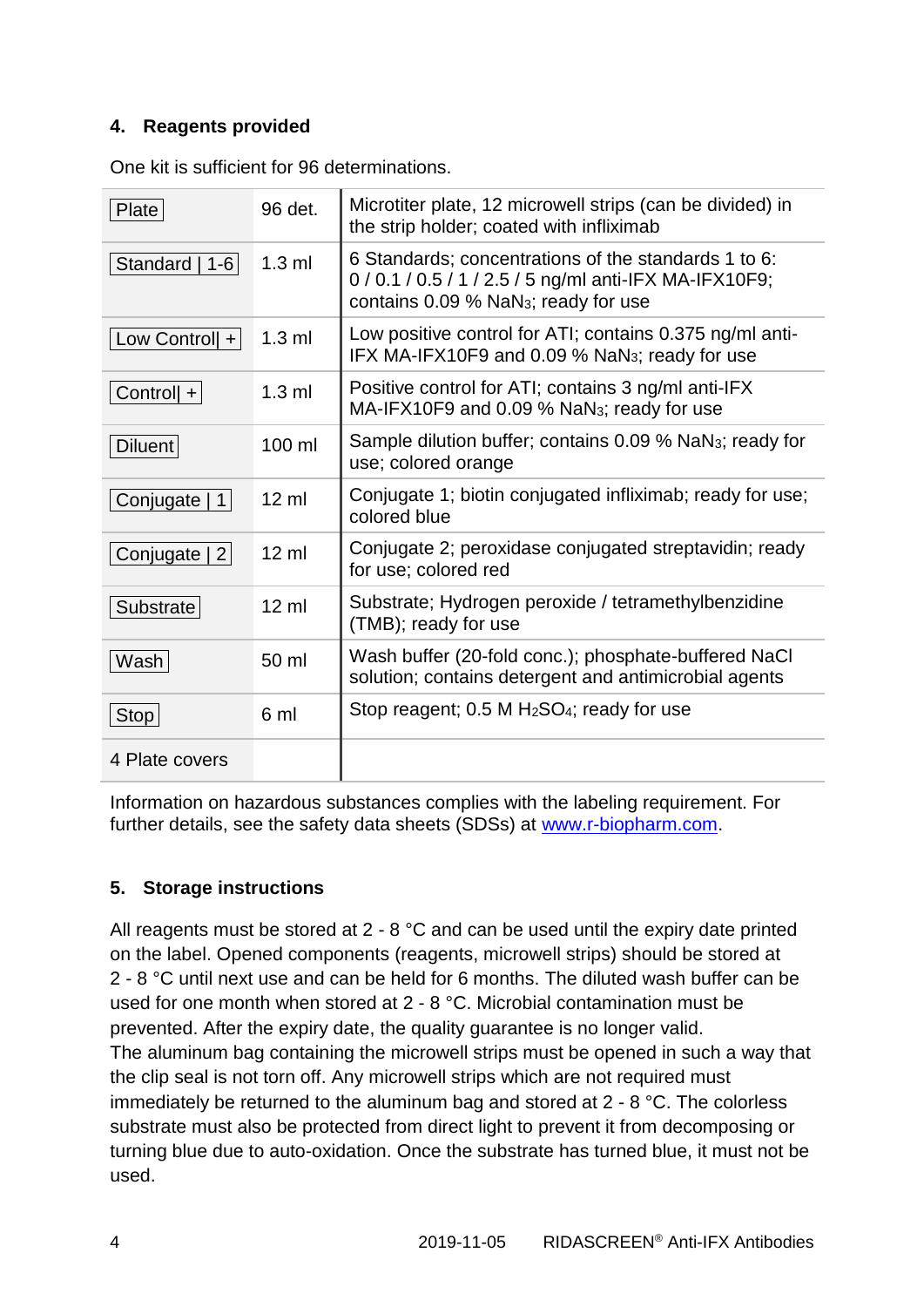## **6. Reagents required but not provided**

#### **6.1. Reagents**

- Distilled or deionized water

## **6.2. Accessories**

- Precision micropipettes and standard laboratory pipettes
- Graduated cylinder (1000 ml)
- Clean glass or plastic tubes for the dilution of the samples
- Stopwatch
- Microplate washer or multichannel pipette (300 µl)
- Microplate reader (450 nm, reference filter 620 nm)
- Filter paper (laboratory towels)
- Waste container with 0.5 % hypochlorite solution
- 37 °C incubator

## **7. Warnings and precautions for the users**

For *in vitro* diagnostic use only.

This test must only be carried out by trained laboratory personnel. The guidelines for working in medical laboratories must be followed and the instructions for carrying out the test must be strictly adhered to.

Do not mix reagents or coated microtiter strips from kits with different lot numbers. The control sera of the kit (Standard 1 - 6, Low positive control, Positive control) were tested for HIV- and HCV-Ab and HBs-Ag and found to be negative. Nevertheless, they should, be treated as potentially infectious and handled according to national safety regulations, just like the patient samples and all materials coming into contact with them.

Samples or reagents must not be pipetted by mouth and contact with injured skin or mucous membranes must be prevented. When handling the samples, wear disposable gloves and when the test is finished, wash your hands. Do not smoke, eat or drink in areas where samples or test reagents are being used.

The stop reagent contains 0.5 M sulphuric acid. Avoid contact with the skin and clothing. If the skin is contaminated with the reagent, rinse it off with water.

The reagents contain NaN<sup>3</sup> as a preservative. This substance must not be allowed to come into contact with the skin or mucous membrane.

The substrate contains Hydrogen peroxide.

#### **8. Collection and storage of specimens**

In this assay, EDTA-plasma samples, citrate plasma samples and serum samples may be used. Following collection, the serum should be separated from the clot as quickly as possible to avoid hemolysis. Transfer the serum to a clean storage tube. Samples can be stored at 2 - 8 °C for 3 - 4 days, or at - 20 °C for at least one year.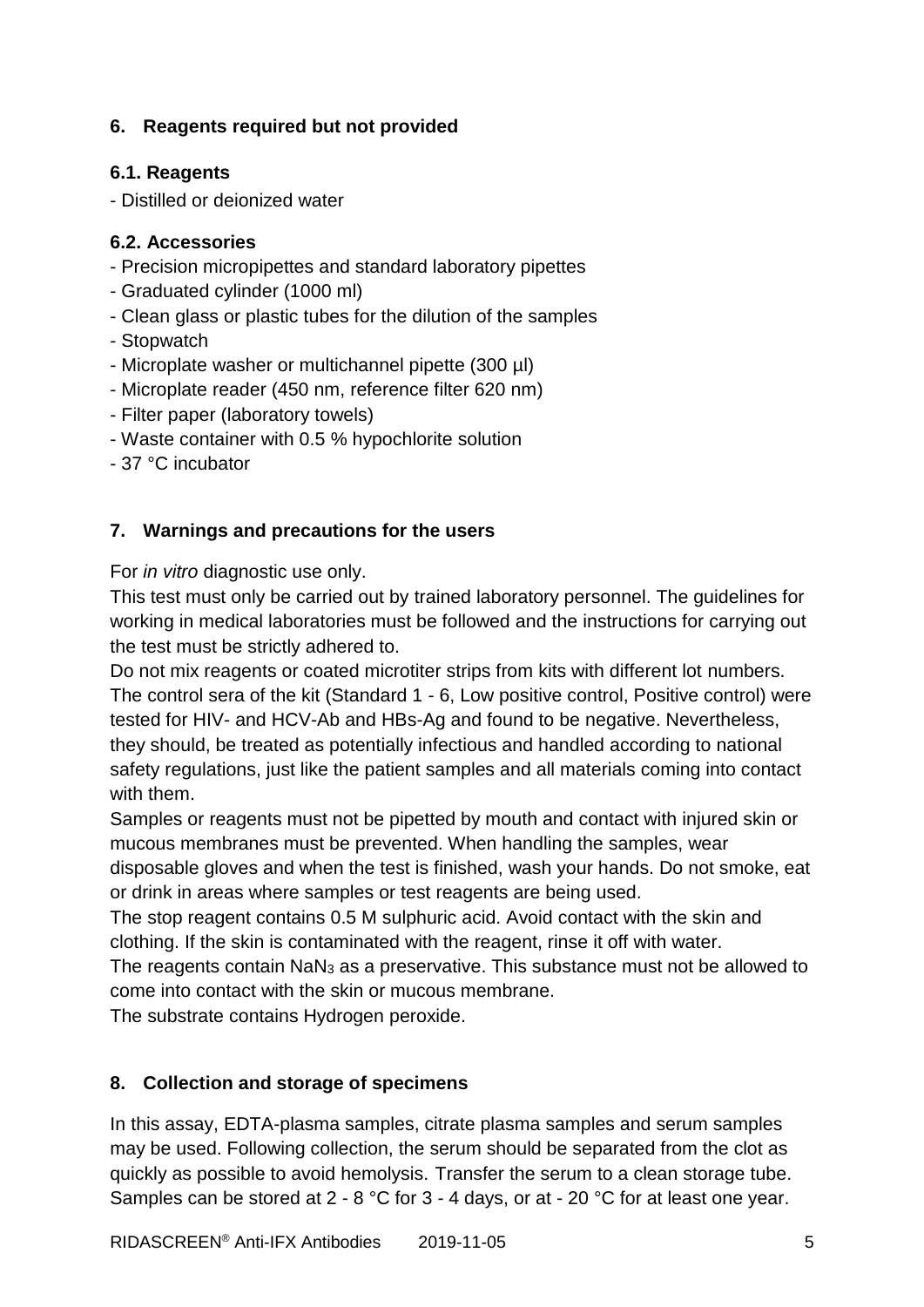Repeated freezing and thawing should be avoided. Samples must be diluted in sample diluent (see 9.3.1.).

Diluted samples may be stored for at least 8 hours at room temperature.

## **9. Test procedure**

## **9.1. General information**

All reagents and the Microtiter plate  $|$  Plate  $|$  must be brought to room temperature (20 - 25 °C) before use. The microwell strips must not be removed from the aluminum bag until they have reached room temperature. The reagents must be thoroughly mixed immediately before use. Once opened, unused microwell strips (in sealed bags) and the reagents must be stored at 2 - 8 °C. Once used, the microwell strips must not be used again. The reagents and microwell strips must not be used if the packaging is damaged or the vials are leaking. In order to prevent cross contamination, the samples must be prevented from coming into direct contact with the kit components. The test must not be carried out in direct sunlight. While incubating, we recommend covering the microwell plate or placing a film on it to prevent evaporation loss.

For instructions on how to perform the assay with ELISA instruments, please contact R-Biopharm AG or your local distributor.

## **9.2. Preparing the wash buffer**

Mix 1 part Wash buffer concentrate Wash with 19 parts distilled water (1:20). Pour 50 ml concentrate in a 1000 ml measuring cylinder and stock up with distilled water to 1000 ml. Reconstituted solution can be stored at least 1 month at 2 - 8 °C. At higher temperatures, the concentrated washing solution may appear cloudy without affecting its performance. Upon dilution, the solution will be clear.

## **9.3. Preparing the samples**

Serum or plasma samples can be stored at 2 - 8 °C for 3 - 4 days, or at - 20 °C for at least one year (also see chapter 8). Repeated freezing and thawing should be avoided. Samples must be diluted in sample diluent (see 9.3.1.). Diluted samples may be stored for at least 8 hours at room temperature.

## **9.3.1. Sample dilution**

Prepare for each patient sample a dilution of 1:25 and 1:200.

## **a) 1:25 dilution**

By diluting the samples 1:25, ATI concentrations between 2.5 and 125 ng/ml can be determined.

Example: add 25 µl patient sample to 600 µl sample dilution buffer Diluent.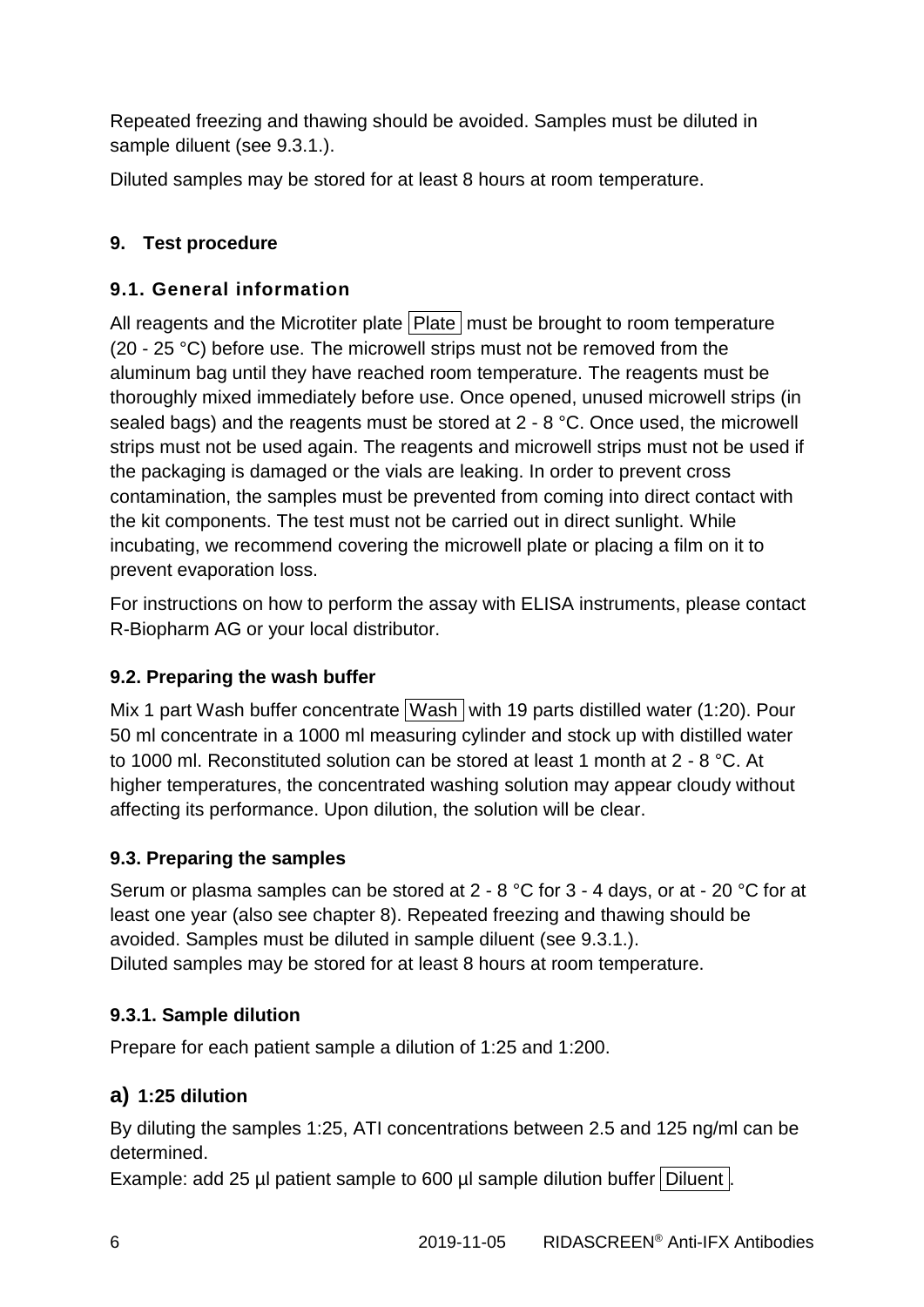If the obtained concentration is lower than 2.5 ng/ml, the result must not be extrapolated and is reported as < 2.5 ng/ml.

If the obtained concentration is higher than 125 ng/ml, the result must not be extrapolated and is reported as > 125 ng/ml.

## **b) 1:200 dilution**

By diluting the samples 1:200, ATI concentrations between 20 and 1000 ng/ml can be determined.

Example: add 100 µl of dilution 1:25 to 700 µl sample dilution buffer Diluent.

If the obtained concentration is lower than 20 ng/ml, the result must not be extrapolated and is reported as < 20 ng/ml.

If the obtained concentration is higher than 1000 ng/ml, the result must not be extrapolated and is reported as > 1000 ng/ml.

If both 1:25 and 1:200 dilutions result in a measurable concentration value, the mean of both values is calculated and reported.

## **9.4. First incubation**

After placing a sufficient number of wells in the holder, add 100 ul of Standards 1 - 6 Standard | 1 to Standard | 6, Positive control  $\boxed{\text{Control} + \text{l}}$ , the Low positive control Low control  $| + |$  and samples to the relevant wells. Although it might be advised to run calibrators, controls and samples in duplicate, reliable results are equally obtained by doing the analysis in singlicate.

Then incubate the covered plate at 37 °C for 1 hour.

## **9.5. First washing**

Careful washing is important in order to achieve the correct results and should therefore be carried out strictly in accordance with the instructions. The incubated substance in the wells must be emptied into a waste container containing hypochlorite solution for disinfection. Tap the plate upside down vigorously against absorbent paper to ensure complete removal of liquid from the microwells.

Then wash the plate 5 times using 300 µl diluted wash buffer each time (see 9.2). Tap the plate upside down vigorously against absorbent paper to ensure complete removal of liquid from the microwells.

When using a microplate washer, make sure that the machine is correctly adjusted to the type of microwell plate being used. Also make sure that all of the liquid is sucked away during each washing phase. After washing for the last time, tap the plate upside down vigorously against absorbent paper to ensure complete removal of liquid from the microwells.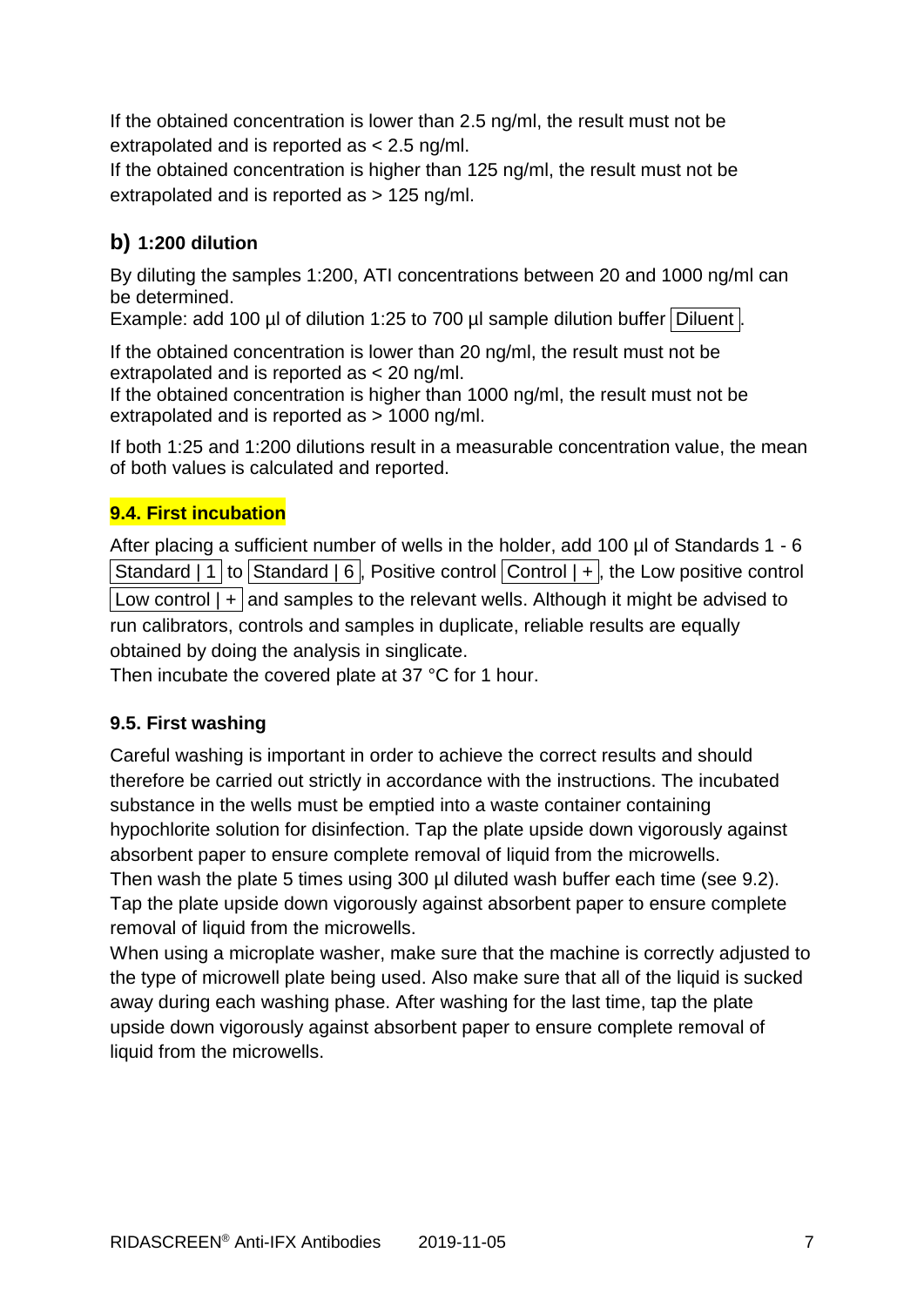## **9.6. Second incubation**

Add 100 µl conjugate1 Conjugate | 1 into each well. Then incubate the covered plate at 37 °C for 30 minutes.

## **9.7. Second washing**

The incubated substance in the wells must be emptied into a waste container containing hypochlorite solution for disinfection. Tap the plate upside down vigorously against absorbent paper to ensure complete removal of liquid from the microwells. Then wash the plate 5 times using 300 µl diluted wash buffer each time. Tap the plate upside down vigorously against absorbent paper to ensure complete removal of liquid from the microwells.

## **9.8. Third incubation**

Add 100 µl conjugate 2 Conjugate  $\vert 2 \vert$  into each well. Then incubate the covered plate at 37 °C for 15 minutes.

## **9.9. Third Washing**

The incubated substance in the wells must be emptied into a waste container containing hypochlorite solution for disinfection. Tap the plate upside down vigorously against absorbent paper to ensure complete removal of liquid from the microwells. Then wash the plate 5 times using 300 µl diluted wash buffer each time. Tap the plate upside down vigorously against absorbent paper to ensure complete removal of liquid from the microwells.

## **9.10. Fourth incubation**

Add 100 µl substrate Substrate to each well. Then incubate the plate at 37  $^{\circ}$ C in the dark for 10 minutes. After this, stop the reaction by adding 50  $\mu$  stop reagent Stop to each well.

After mixing carefully (by lightly tapping the side of the plate) measure the absorbance at 450 nm (reference filter 620 nm) in a plate reader.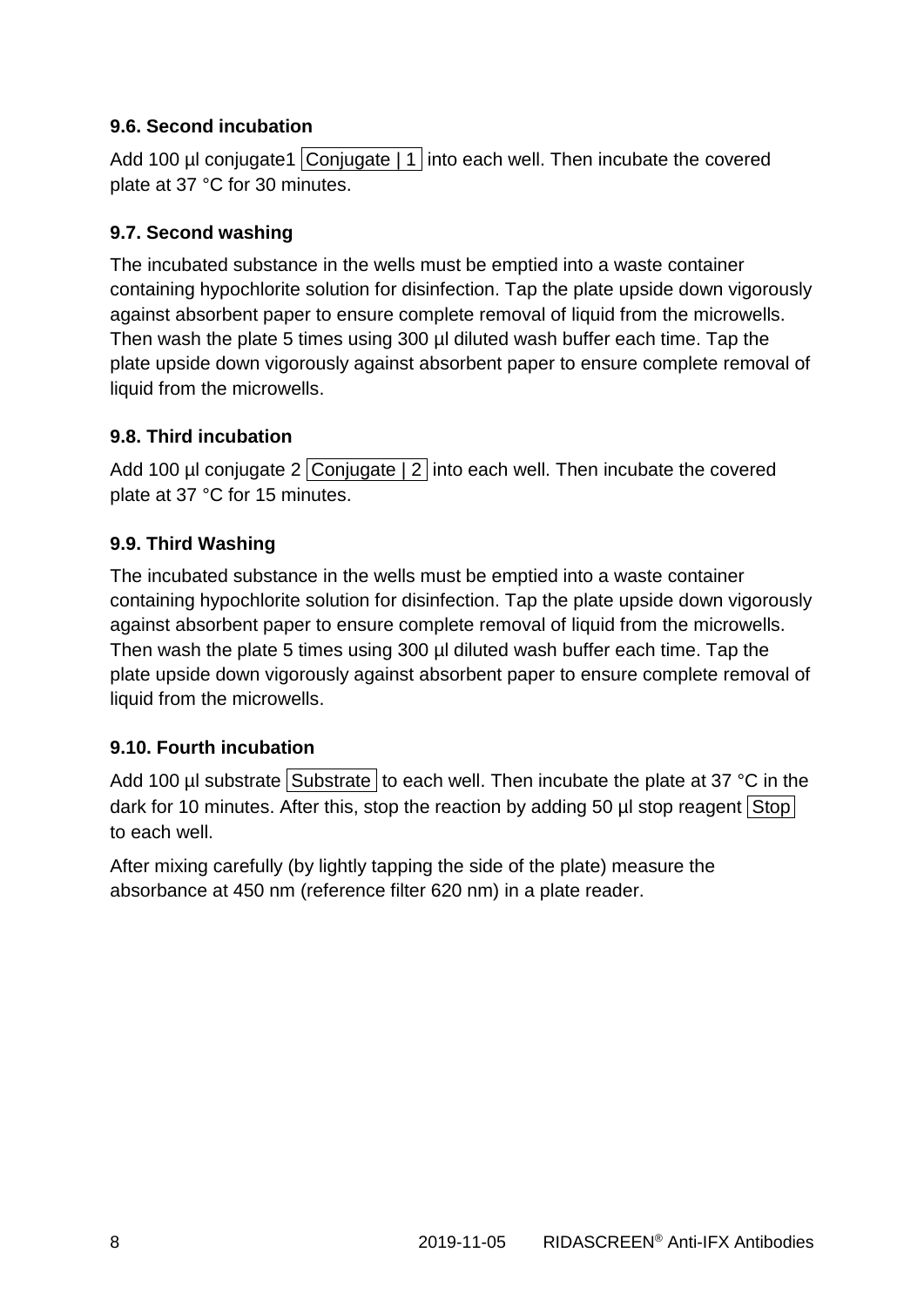#### **10. Quality control – indication of instability or expiration of reagents**

For quality control purposes, each Standard 1 to Standard 6 Standard | 1  $\vert$  – **Standard | 6 , Positive control Control | + and Low positive control Low control | +** (each in duplicate recommended) must be used every time the test is carried out to ensure reagent stability and correct test execution.

The following specifications must be met during each run in order to be valid:

O. D. Value for Standard 1 Standard  $|1| < 0.080$ 

O. D. Value for Standard 6 Standard  $| 6 | > 1.400$ 

If one of the specifications is not met, the run should be repeated.

Concentration value for the Low positive control  $|$  Low control  $| + |$ :

0.375 ng/ml, range 0.25 - 0.50 ng/ml

Concentration value for the Positive control  $|Control|$  + :

3 ng/ml, range 2 - 4 ng/ml

If the values differ from those required, if the substrate is turbid or has turned blue before adding to the wells, this may indicate that the reagents have expired. If the stipulated values are not met, the following points must be checked before repeating the test:

- Expiry date of the reagents used
- Functionality of the equipment being used (e.g. calibration)
- Correct test procedure
- Visual inspection of the kit components for contamination or leaks a substrate solution which has turned blue must not be used.

In case of high background signal (OD Standard  $1 > 0.08$ ) the washing was insufficient. Repeat the test with more vigorous washing (increased number of cycles, soak time).

If the conditions are still not fulfilled after repeating the test, please contact the manufacturer or your local R-Biopharm distributor.

## **11. Evaluation and interpretation**

For the analysis of the results RIDA®SOFT Win.net is required. The RIDA®SOFT Win.net or an update is available on request from R-Biopharm AG or your local R-Biopharm distributor.

Another evaluation software that provides the 4-parameter logistic-log-model can also be used as an alternative to RIDA®SOFT Win.net.

Evaluation of RIDASCREEN® Anti-IFX Antibodies is achieved by standard curve that must always be processed when running the test.

In final quality control, R-Biopharm AG has determined the target values and the allowed range of concentration for the positive control and low-positive control for each kit lot under optimal test conditions.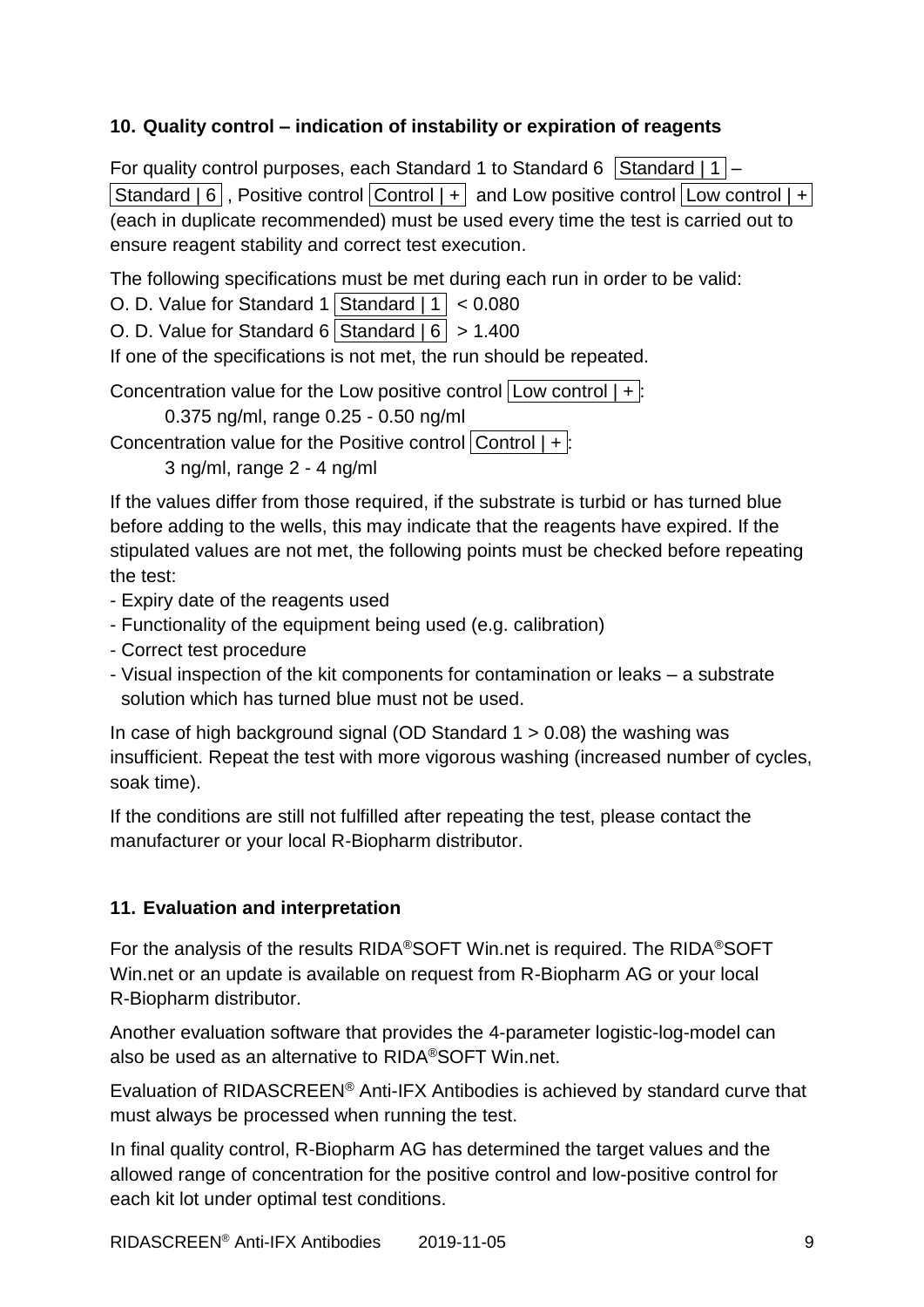The dilution factor must be taken into account when calculating the ATI concentration in patient samples by multiplying the measured concentration by the dilution factor.

- Example: The outcome of 1:25 diluted sample, obtained by interpolation from the calibration curve is 2 ng/ml. The corresponding ATI concentration in the undiluted sample is then 50 ng/ml.
- Example: The outcome of 1:200 diluted sample, obtained by interpolation from the calibration curve is 2 ng/ml. The corresponding ATI concentration in the undiluted sample is then 400 ng/ml.

If both 1:25 and 1:200 dilutions result in a measurable concentration value, the mean of both values is calculated and reported.

If using the RIDA®SOFT Win.net Software this is automatically done when using the appropriate method:

For dilution 1:25 select: RIDA®SOFT Win.net method A-IFX25.met.

For dilution 1:200 select: RIDA®SOFT Win.net method A-IFX200.met.

The concentration is reported in ng/ml.

## **12. Limitations of the method**

The RIDASCREEN® Anti-IFX Antibodies is a drug-sensitive assay and only detects the free, unbound anti-IFX antibodies. For optimal interpretation, it is advised to measure anti-IFX Antibodies in serum/plasma samples collected at trough, just before the next IFX administration.

Individual ATI concentrations, measured using the RIDASCREEN® Anti-IFX Antibodies, cannot be used as a sole indicator for making changes in treatment regimen and each patient should be thoroughly evaluated clinically before changes in treatment regimens are made.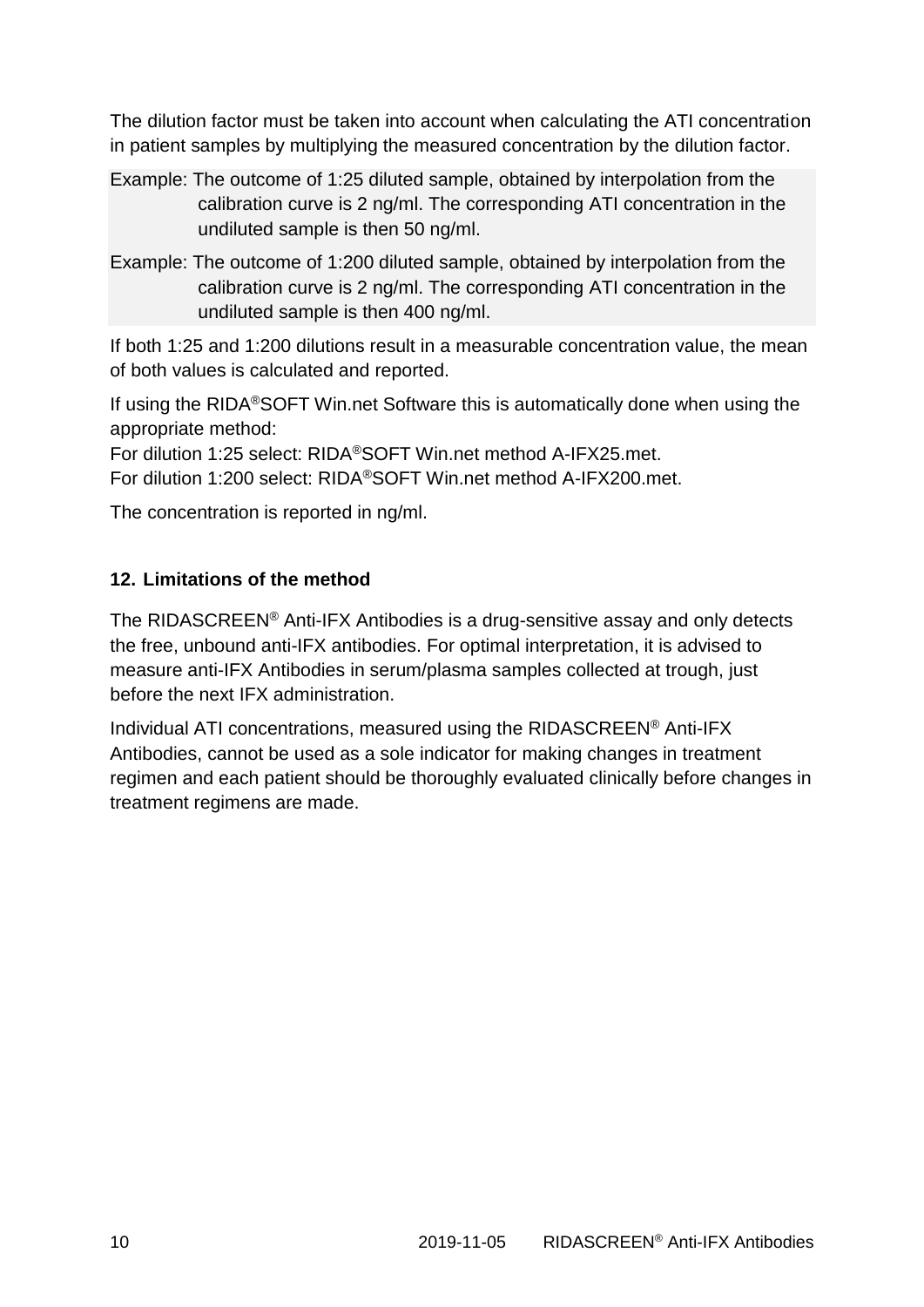#### **13. Performance characteristics**

| <b>Standard</b> | O.D.  |
|-----------------|-------|
| 1               | 0.031 |
| 2               | 0.083 |
| 3               | 0.269 |
| 4               | 0.543 |
| 5               | 1.539 |
| 6               | 2.685 |

## **13.1. Example of typical optical density (O.D.) values**

#### **13.2. Precision**

#### **13.2.1. Intra-Assay-Precision**

The intra-assay-precision was determined in a single run using 3 references in 21 replicates each. From the OD-values of these measurements ATI concentrations have been determined. The mean value (MV), standard deviation (SD) and coefficient of variation (CV) were calculated for each sample. The results are listed in the table below.

| Reference    |      | 2    | 3    |
|--------------|------|------|------|
| Mean (ng/ml) | 0.67 | 1.25 | 2.44 |
| <b>SD</b>    | 0.05 | 0.08 | 0.14 |
| $%$ CV       | 7.5  | 6.7  | 5.9  |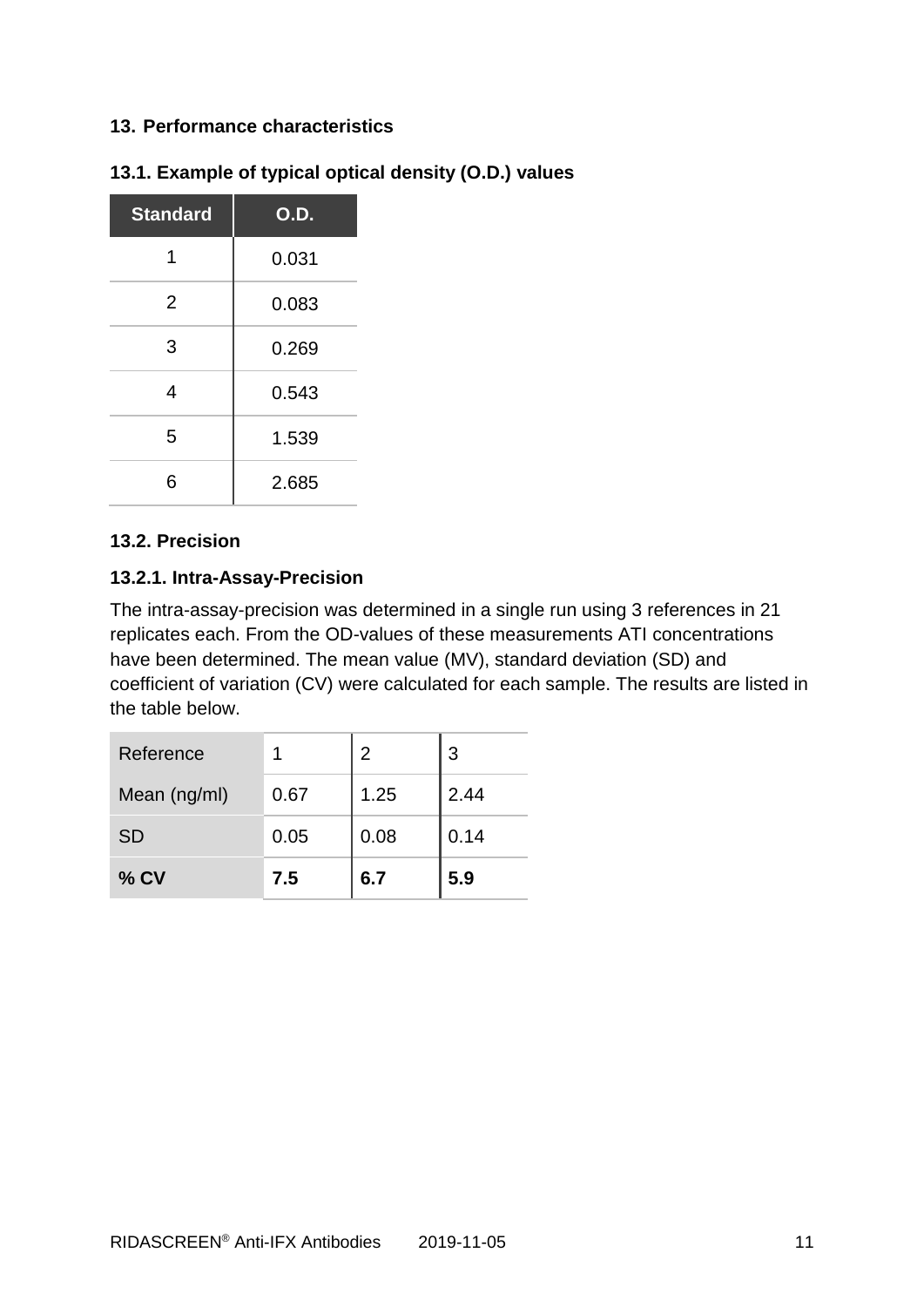## **13.2.2. Inter-Assay-Precision**

The inter-assay-precision was determined in 3 runs using 2 references. From the OD-values of these measurements ATI concentrations have been determined. The mean value (MV), standard deviation (SD) and coefficient of variation (CV) were calculated for each sample. The results are listed in the table below.

| Reference    |      | $\overline{2}$ |
|--------------|------|----------------|
| Mean (ng/ml) | 0.36 | 2.25           |
| <b>SD</b>    | 0.05 | 0.27           |
| $%$ CV       | 12.4 | 11.9           |

## **13.3. Specificity**

#### **13.3.1. Normal human serum/plasma**

Specificity has been evaluated by testing 100 healthy donor samples from Dutch origin. None of the samples showed a detectable concentration of ATI, resulting in a specificity of 100 %.

#### **13.3.2. Interference**

The potential interference of rheumatoid factor (RF) in a clinical sample panel of patients suffering from auto-immune diseases and positive for RF was evaluated in the RIDASCREEN® Anti-IFX Antibodies. The results indicated that RF does not interfere in the assay.

A panel of 35 potentially interfering samples was tested consisting of HAMA positive, lipemic, high bilirubin, high cholesterol, haemolysed, high total protein and 1st semester pregnant woman samples. No interaction with the investigated factors was observed.

## **13.4. Analytical sensitivity**

The minimal detectable concentration of ATI is 0.06 ng/ml.

Taking into account a dilution factor of 1:25, this corresponds to 1.5 ng/ml. Taking into account a dilution factor of 1:200, this corresponds to 12 ng/ml.

For a 1:25 dilution a concentration lower than 2.5 ng/ml, corresponding to the lowest standard, should be reported as < 2.5 ng/ml.

For a 1:200 dilution a concentration lower than 20 ng/ml should be reported as  $<$  20 ng/ml.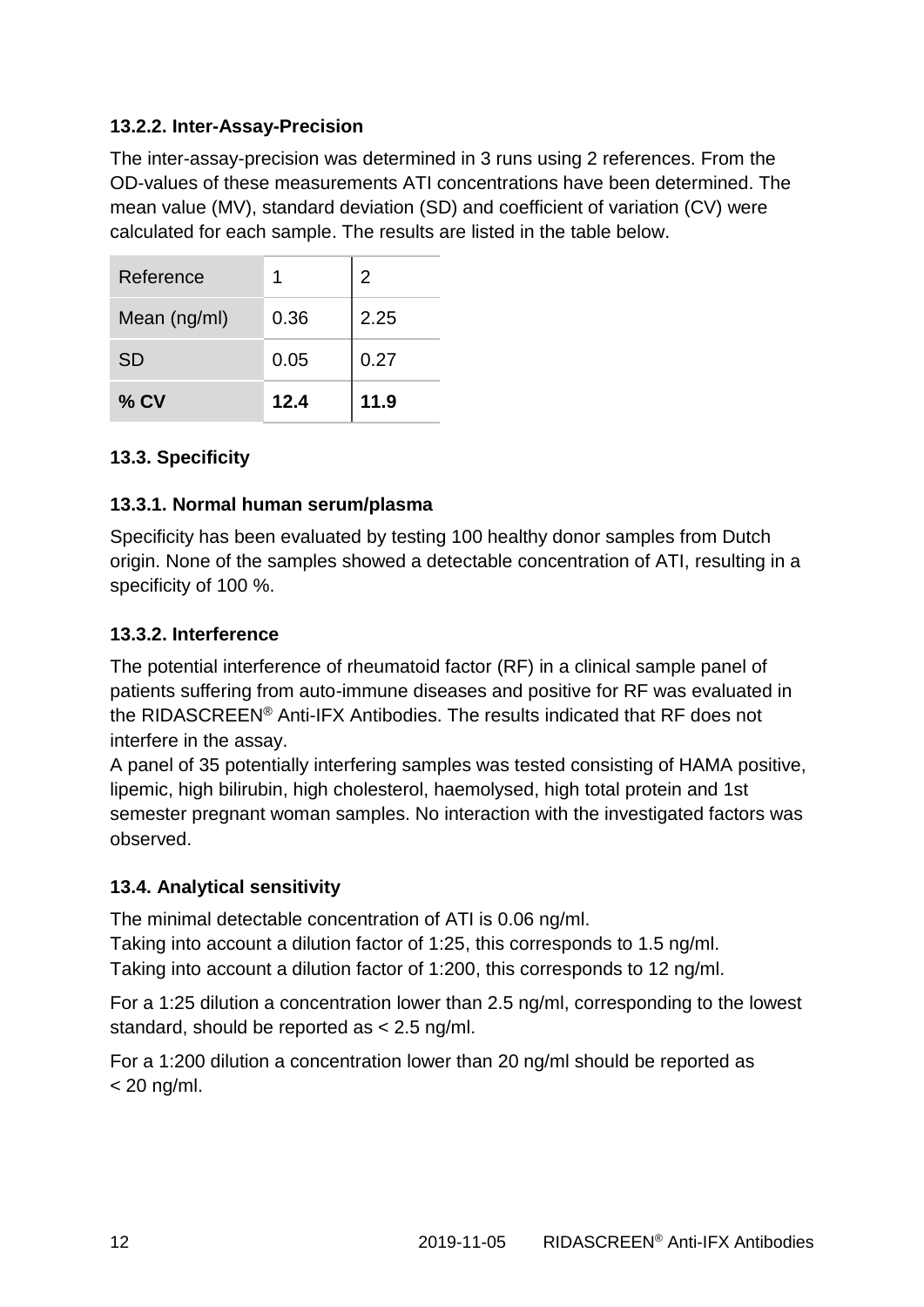#### **13.5. Diagnostic sensitivity**

One clinical sample panel of 36 specimens was analysed using the RIDASCREEN Anti-IFX Antibodies and results were compared with data obtained using the ATI ELISA developed at the KU Leuven, which served as reference assay. All 24 samples having measurable ATI levels according to the reference assay, were detected positive, resulting in a diagnostic sensitivity of 100 %.

#### **14. Version history**

| <b>Version number</b> | <b>Chapter and description</b>                                                   |
|-----------------------|----------------------------------------------------------------------------------|
| 2019-11-05            | 2. Summary and explanation of the test<br>9.4 First incubation<br>16. References |

#### **15. Explanation of symbols**

General symbols

| IVD                       | For in vitro diagnostic use  |
|---------------------------|------------------------------|
| H                         | Consult instructions for use |
| $\boxed{\text{LOT}}$      | Lot number                   |
| 呂                         | Expiry                       |
| $\boldsymbol{\mathit{X}}$ | Store at                     |
| <b>REF</b>                | Article number               |
|                           | Number of tests              |
|                           | Date of manufacture          |
|                           | Manufacturer                 |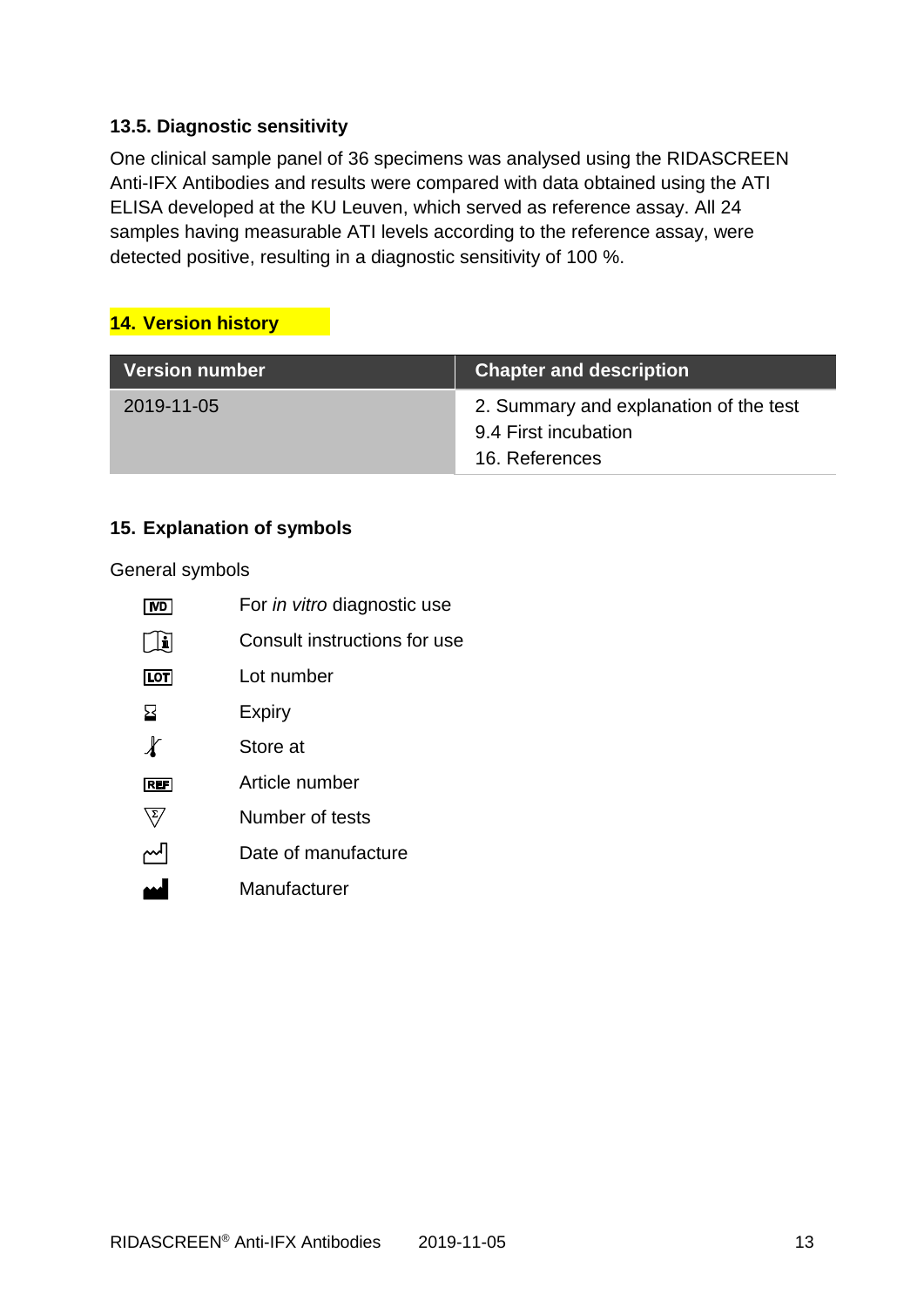## Test specific symbols

| Plate                 | Microtiter plate            |
|-----------------------|-----------------------------|
| Standard   1-6        | Standard 1 - 6              |
| $ $ Low Control $ + $ | Low positive control        |
| Control   +           | Positive control            |
| <b>Diluent</b>        | Sample dilution buffer      |
| Conjugate   1         | Conjugate 1                 |
| Conjugate 2           | Conjugate 2                 |
| Substrate             | Substrate                   |
| Washi                 | Wash buffer (20-fold conc.) |
| <b>Stop</b>           | Stop reagent                |